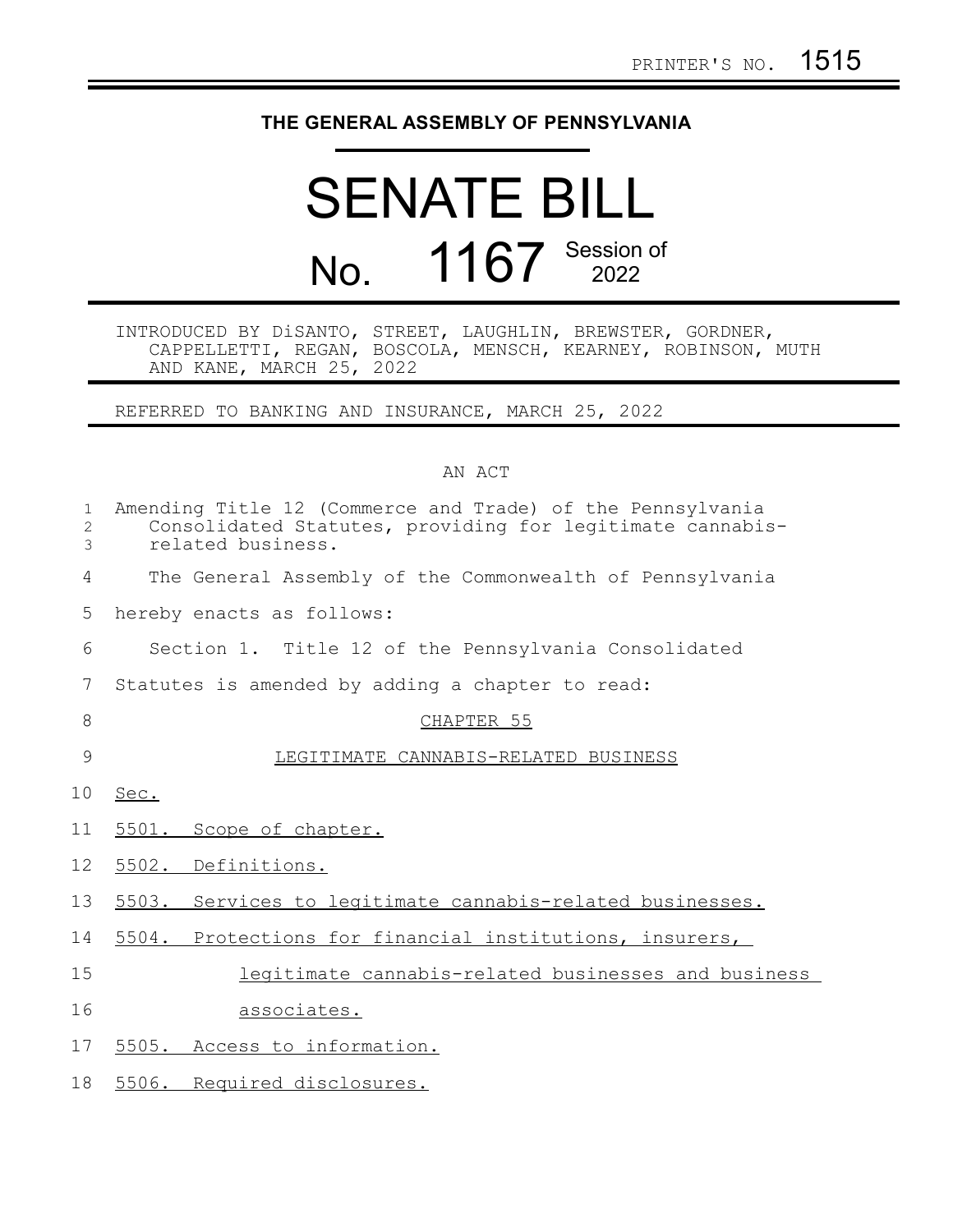| 5507. |  | Ordinary business deductions. |
|-------|--|-------------------------------|
|       |  |                               |

5508. Regulations and statements of policy. 2

 § 5501. Scope of chapter. 3

This chapter relates to legitimate cannabis-related 4

businesses. 5

 § 5502. Definitions. 6

The following words and phrases when used in this chapter 7

shall have the meanings given to them in this section unless the 8

context clearly indicates otherwise: 9

 "Business associate." A person that is a customer or 10

supplier of goods or services to or for the benefit of a 11

legitimate cannabis-related business or an officer or director, 12

owner, operator, shareholder, member, employee, agent or 13

financial backer of a legitimate cannabis-related business. 14

 "Cannabis." Any substance defined as "marihuana" by section 15

102 of the Controlled Substances Act (Public Law 91-513, 84 16

Stat. 1236) or section 2 of the act of April 14, 1972 (P.L.233, 17

No.64), known as The Controlled Substance, Drug, Device and 18

Cosmetic Act. The term shall include hemp. 19

"Cannabis product." A product that contains cannabis, a 20

cannabis extract or a cannabis concentrate, including, but not 21

limited to, edible products, beverages, topicals, ointments, 22

oils, tinctures, capsules, pills, suppositories, inhaled 23

products, a hemp-derived cannabinoid product or a medical 24

marijuana product as defined in section 103 of the act of April 25

17, 2016 (P.L.84, No.16), known as the Medical Marijuana Act. 26

 "Depository institution." As follows: 27

(1) a depository institution as defined in section 3(c) of the Federal Deposit Insurance Act (64 Stat. 873, 12 U.S.C. 28 29

§ 1811 et seq.); 30

20220SB1167PN1515 - 2 -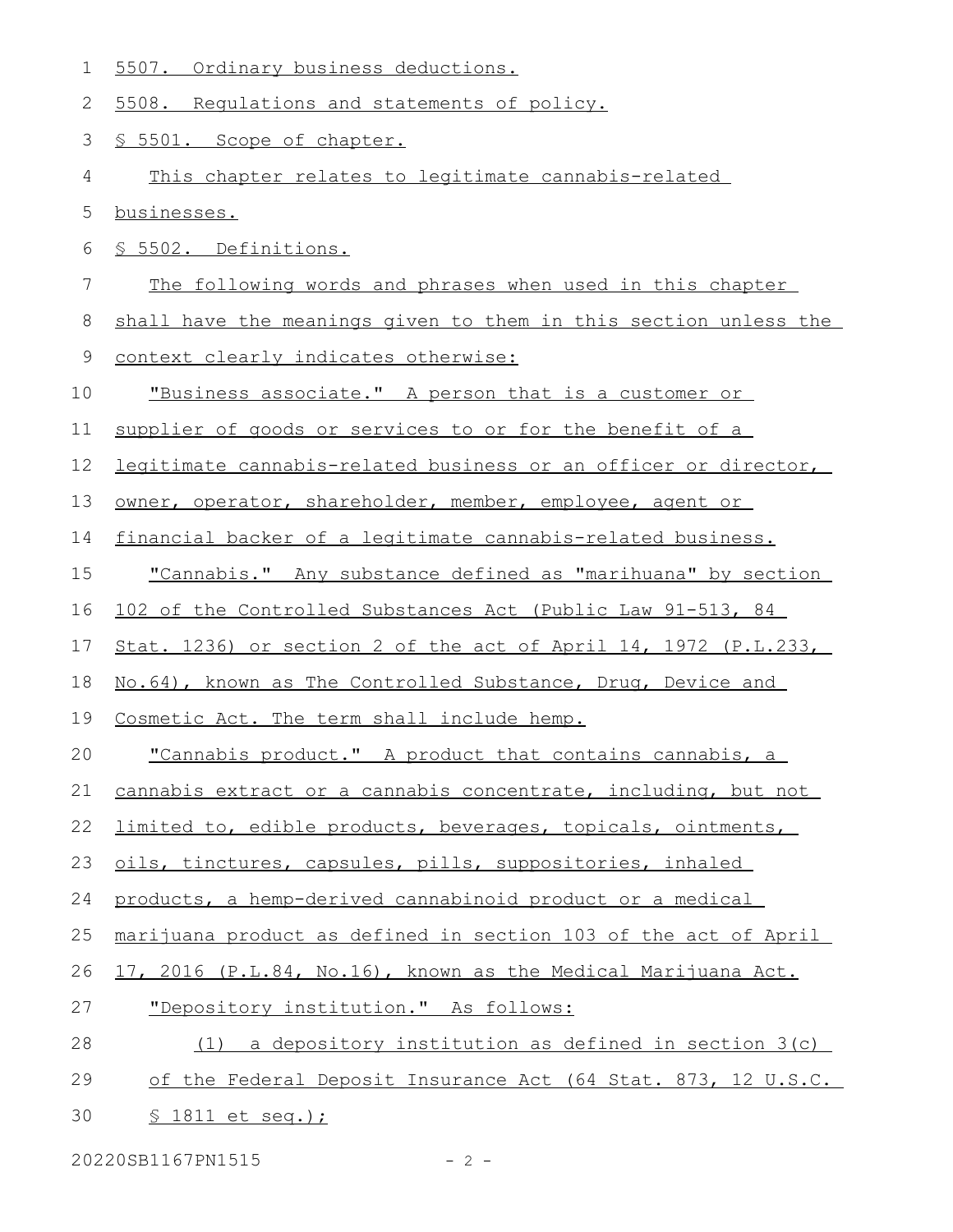| 1  | (2) a Federal credit union as defined in section 101 of             |
|----|---------------------------------------------------------------------|
| 2  | the Federal Credit Union Act (48 Stat. 1216, 12 U.S.C. § 1751       |
| 3  | $et seq.$ ; or                                                      |
| 4  | (3) a State credit union as defined in section 101 of               |
| 5  | the Federal Credit Union Act.                                       |
| 6  | <u>"Federal financial regulatory agency." The term includes the</u> |
| 7  | Federal Reserve System, the United States Treasury, the             |
| 8  | Comptroller of the Currency, the National Credit Union              |
| 9  | Administration, the Federal Deposit Insurance Corporation, the      |
| 10 | Securities and Exchange Commission and the Consumer Financial       |
| 11 | Protection Bureau.                                                  |
| 12 | "Financial institution." A depository institution, trust            |
| 13 | company, licensee, a person subject to the jurisdiction of the      |
| 14 | Securities Exchange Commission or a person subject to the           |
| 15 | jurisdiction of the Department of Banking and Securities under      |
| 16 | the act of December 5, 1972 (P.L.1280, No.284), known as the        |
| 17 | Pennsylvania Securities Act of 1972.                                |
| 18 | "Financial service."                                                |
| 19 | The term includes a financial product or service:<br>(1)            |
| 20 | (i) as defined by section 1002 of the Dodd-Frank                    |
| 21 | Wall Street Reform and Consumer Protection Act (Public              |
| 22 | Law 111-203, 12 U.S.C. § 5301 et seq.), regardless of               |
| 23 | whether the customer receiving the product or service is            |
| 24 | a consumer or a commercial entity; or                               |
| 25 | (ii) permitted to be provided under the authority                   |
| 26 | Of:                                                                 |
| 27 | (A) a national bank or a financial subsidiary                       |
| 28 | under 12 U.S.C. §§ 24 (42 Stat. 767), 24a (113 Stat.                |
| 29 | 1373) and 92a (76 Stat. 668);                                       |
| 30 | (B) a Federal credit union under the Federal                        |
|    |                                                                     |

20220SB1167PN1515 - 3 -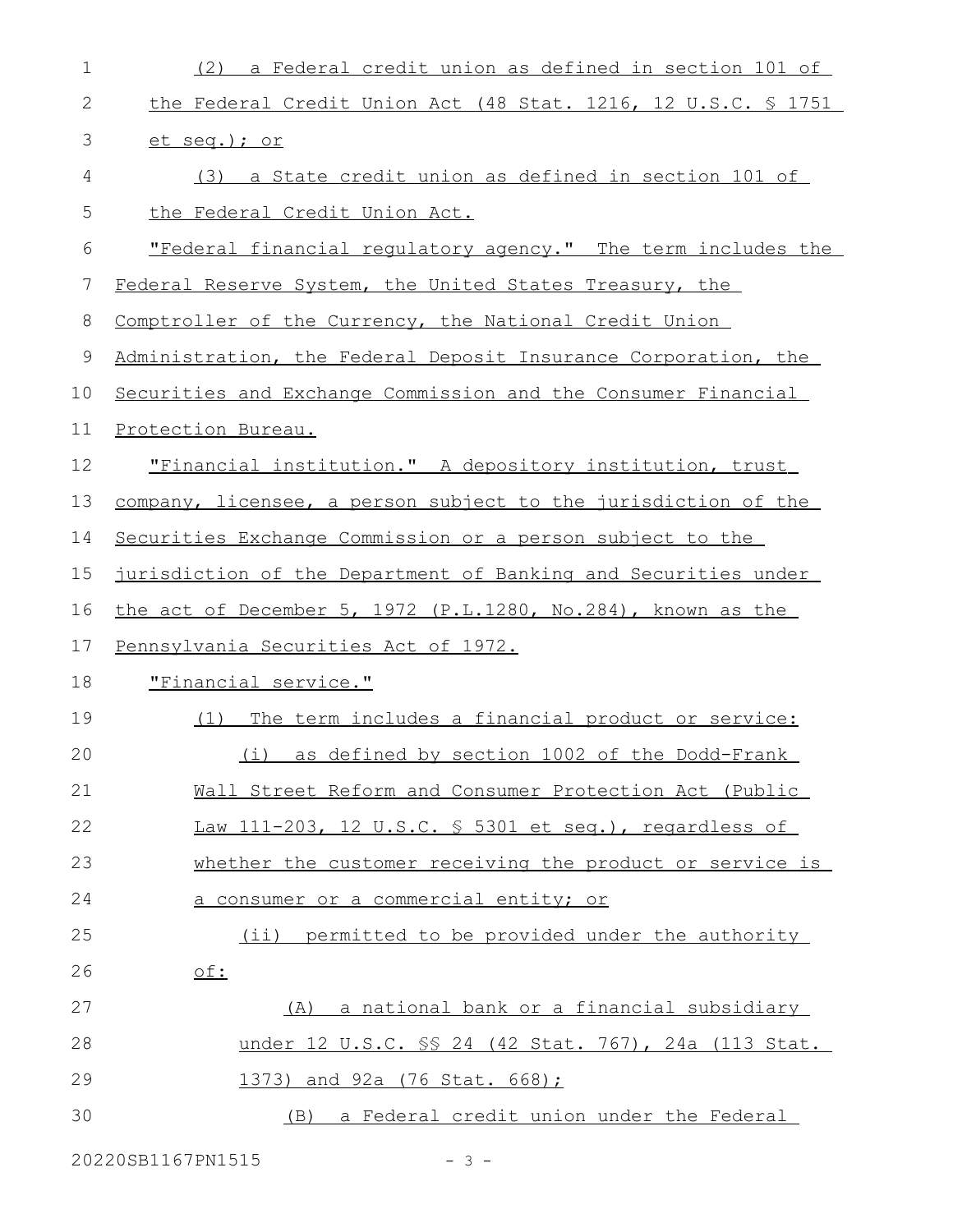| 1  | Credit Union Act;                                           |
|----|-------------------------------------------------------------|
| 2  | (C) an incorporated institution under the act of            |
| 3  | November 30, 1965 (P.L.847, No.356), known as the           |
| 4  | Banking Code of 1965;                                       |
| 5  | (D) a credit union under 17 Pa.C.S. (relating to            |
| 6  | credit unions);                                             |
| 7  | (E) a person registered, or exempt from                     |
| 8  | registration, to offer or sell any security, or to          |
| 9  | act as a broker, dealer, transfer agency, clearing          |
| 10 | agency or investment company under the Investment           |
| 11 | <u>Company Act of 1940 (54 Stat. 789, 15 U.S.C. § 80a-1</u> |
| 12 | $etseq.$ ;                                                  |
| 13 | (F) a person registered, or exempt from                     |
| 14 | registration, to:                                           |
| 15 | offer or sell any security, under the<br>(T)                |
| 16 | Securities Act of 1933 (48 Stat. 74, 15 U.S.C. §            |
| 17 | $77a$ et seq.);                                             |
| 18 | (II) act as an exchange, a broker, dealer,                  |
| 19 | transfer agent or clearing agent under the                  |
| 20 | Securities Exchange Act of 1934 (48 Stat. 881, 15           |
| 21 | <u>U.S.C. § 78a et seq.);</u>                               |
| 22 | (III) act as an investment adviser under the                |
| 23 | Investment Advisers Act of 1940 (54 Stat. 847, 15           |
| 24 | <u>U.S.C. § 80b-1 et seq.); or</u>                          |
| 25 | (IV) act as an investment company under the                 |
| 26 | Investment Company Act of 1940; or                          |
| 27 | (G) a person acting as a broker-dealer, agent,              |
| 28 | investment adviser or investment adviser                    |
| 29 | representative in this Commonwealth under the               |
| 30 | Pennsylvania Securities Act of 1972.                        |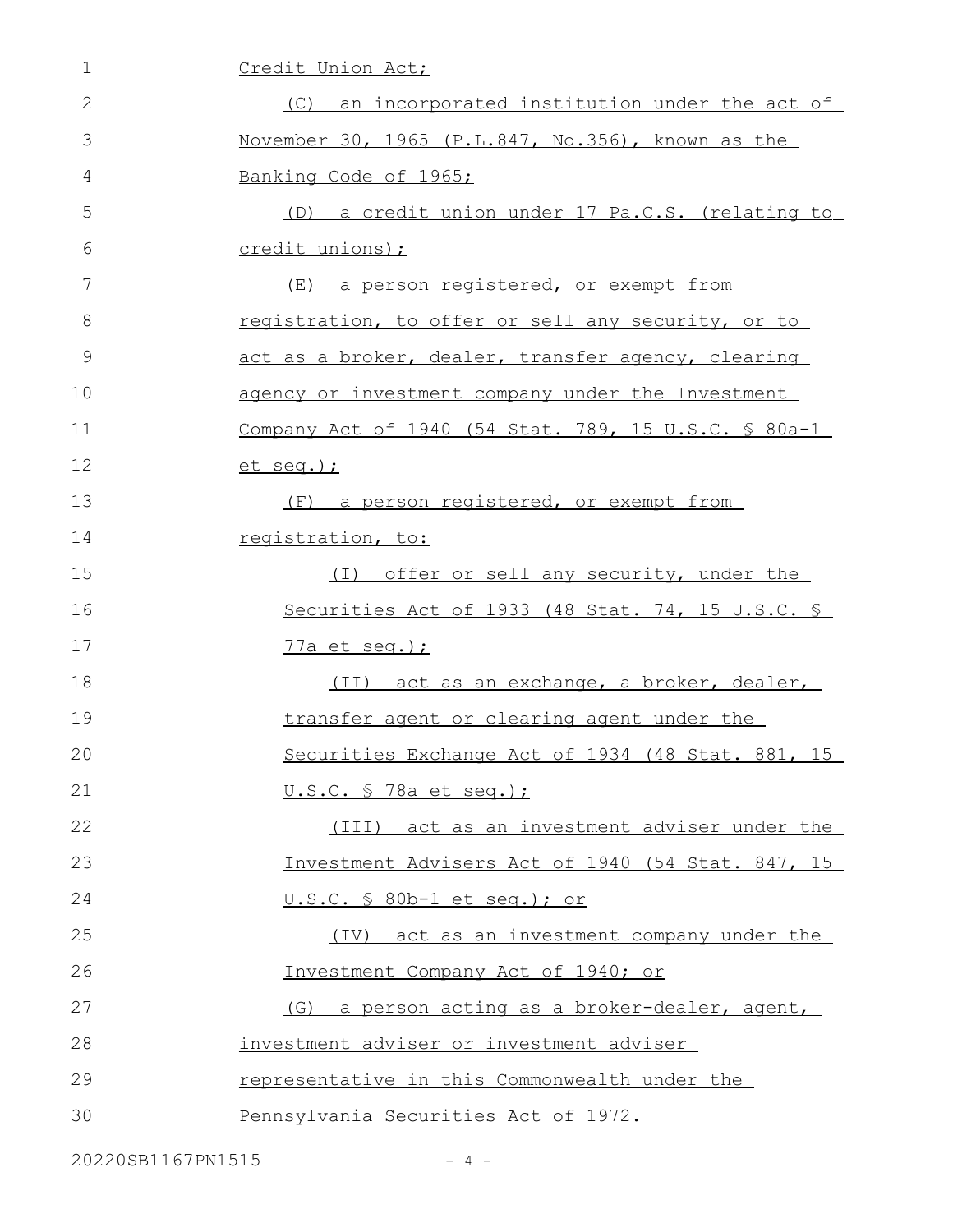| $\mathbf 1$   | The term includes a service, whether performed<br>(2)            |
|---------------|------------------------------------------------------------------|
| 2             | directly or indirectly, authorizing, processing, clearing,       |
| 3             | settling, billing, transferring for deposit, transmitting,       |
| 4             | delivering, instructing to be delivered, reconciling,            |
| 5             | collecting or otherwise effectuating or facilitating the         |
| 6             | payments of funds, where funds payments or funds are made or     |
| 7             | transferred by any means, including by the use of credit         |
| 8             | cards, debit cards or other access devices, accounts,            |
| $\mathcal{G}$ | original or substitute checks or electronic funds transfers.     |
| 10            | "Hemp." As defined under section 297A of the Agricultural        |
| 11            | Marketing Act of 1946 (132 Stat. 4908, 7 U.S.C. § 1639o).        |
| 12            | "Insurance service." A service authorized to be provided by      |
| 13            | <u>an insurer in this Commonwealth.</u>                          |
| 14            | "Insurer." An entity or person authorized by the Insurance       |
| 15            | Department to transact the business of insurance in this         |
| 16            | Commonwealth or designated as an eligible surplus lines insurer  |
| 17            | as defined in section 1602 of the act of May 17, 1921 (P.L.682,  |
| 18            | No.284), known as The Insurance Company Law of 1921. The term    |
| 19            | includes a person licensed by the Insurance Department to sell,  |
|               | 20 solicit or negotiate insurance, and that person's officers,   |
| 21            | directors, agents and employees.                                 |
| 22            | "Legitimate cannabis-related business." A person that            |
| 23            | participates in any business or organized activity that involves |
| 24            | handling cannabis or a cannabis product, including cultivating,  |
| 25            | producing, manufacturing, selling, transporting, displaying,     |
| 26            | dispensing, distributing or purchasing cannabis or a cannabis    |
| 27            | product in compliance with the laws of this Commonwealth or a    |
| 28            | law established by another state.                                |
| 29            | "Licensee." A person defined as a licensee by section 2 of       |
| 30            | the act of May 15, 1933 (P.L.565, No.111), known as the          |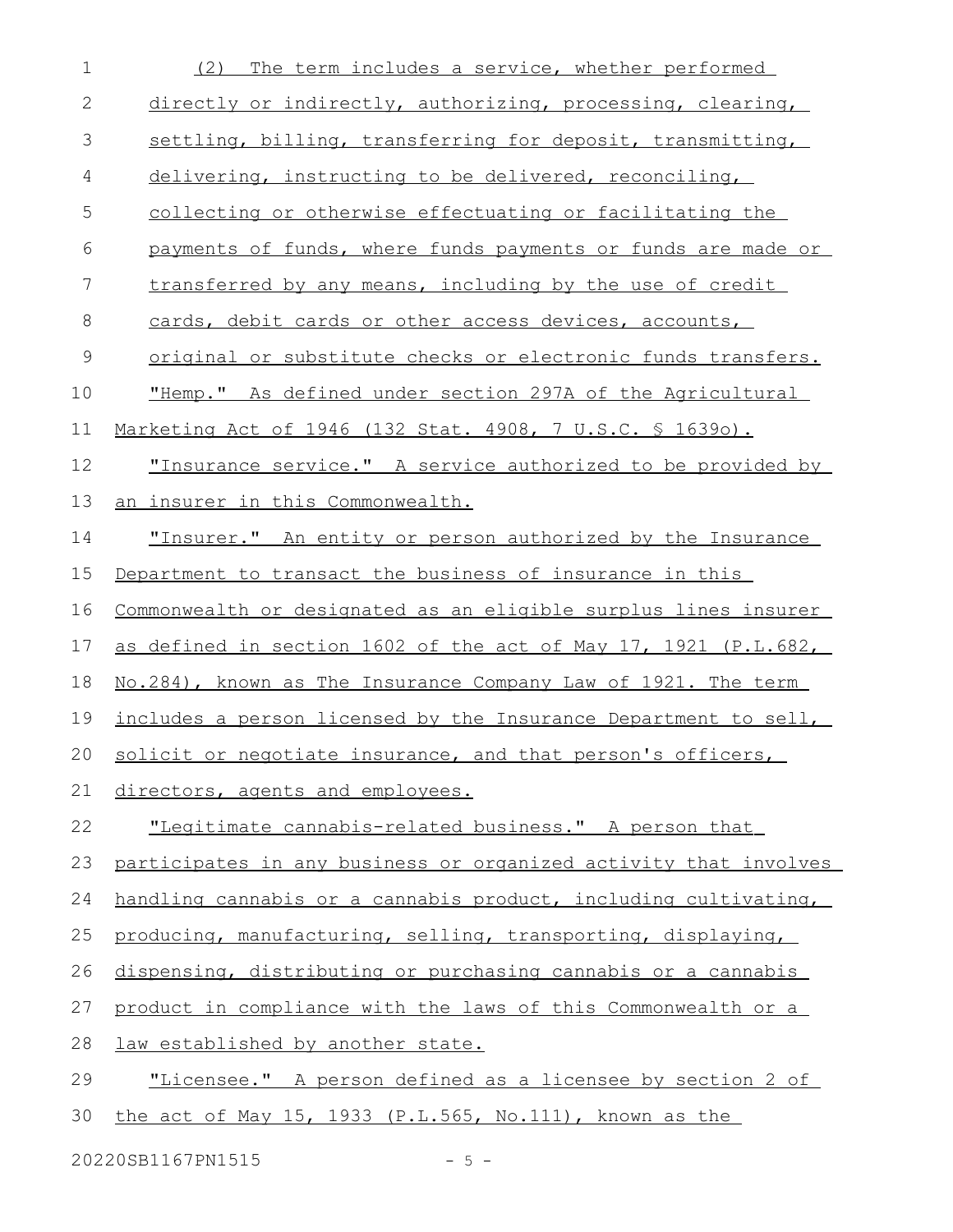| 1            | Department of Banking and Securities Code.                       |
|--------------|------------------------------------------------------------------|
| $\mathbf{2}$ | "State." Any state, territory or possession of the United        |
| 3            | States, the District of Columbia, the Commonwealth of Puerto     |
| 4            | Rico, the Commonwealth of the Northern Mariana Islands, Guam,    |
| 5            | American Samoa or the United States Virgin Islands or any        |
| 6            | federally recognized Indian tribe as defined by the Secretary of |
| 7            | the Interior under section 104(a) of the Federally Recognized    |
| 8            | Indian Tribe List Act of 1994 (Public Law 103-454, 25 U.S.C. §   |
| 9            | $479a-1$ .                                                       |
| 10           | <u>"Trust company." The term includes:</u>                       |
| 11           | (1) a national bank authorized to exercise trust powers          |
| 12           | as authorized by 12 U.S.C. § 92a;                                |
| 13           | (2) a trust company as defined by section 102 of the             |
| 14           | Banking Code of 1965; or                                         |
| 15           | an interstate bank as defined in section 102 of the<br>(3)       |
| 16           | Banking Code of 1965 authorized to exercise the powers of a      |
| 17           | trust company in this Commonwealth.                              |
| 18           | \$ 5503. Services to legitimate cannabis-related businesses.     |
| 19           | (a) Authorization to provide financial services.--A              |
| 20           | financial institution authorized to engage in business in this   |
| 21           | Commonwealth may provide financial services to or for the        |
| 22           | benefit of a legitimate cannabis-related business and the        |
| 23           | business associates of a legitimate cannabis-related business    |
| 24           | subject to:                                                      |
| 25           | the laws and requlations applicable to the provision<br>(1)      |
| 26           | of financial services to other customers of the financial        |
| 27           | institution;                                                     |
| 28           | the consumer protection laws of this Commonwealth;<br>(2)        |
| 29           | (3)<br>any additional requirements applicable to the             |
| 30           | institution established for the provision of services by a       |
|              |                                                                  |

20220SB1167PN1515 - 6 -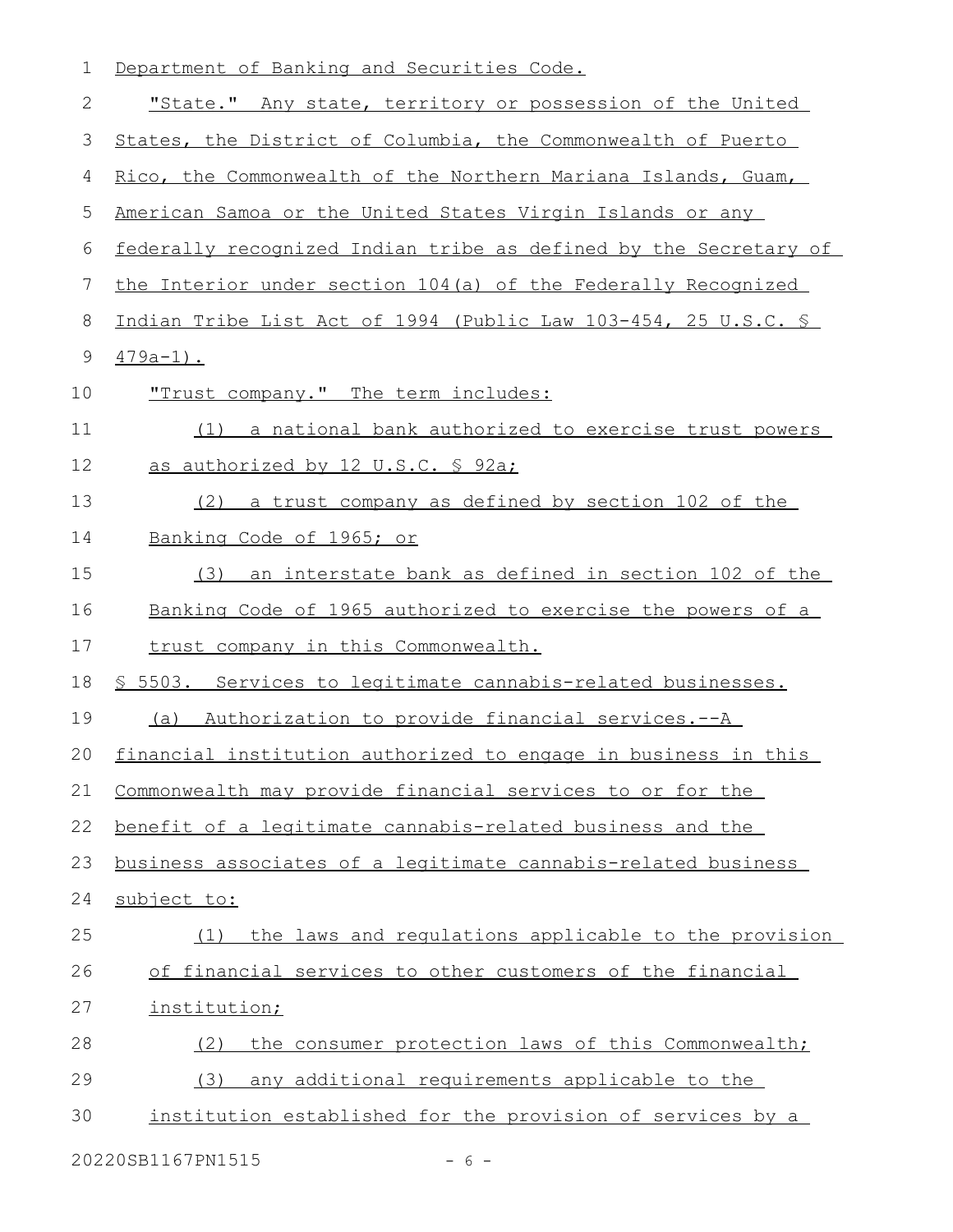| $\mathbf 1$   | Federal financial requlatory agency, the Department of           |
|---------------|------------------------------------------------------------------|
| 2             | Banking and Securities or a financial regulatory agency of       |
| 3             | the state under which the institution is organized; and          |
| 4             | (4)<br>to the extent the institution is providing services       |
| 5             | to a legitimate cannabis-related business or its business        |
| 6             | associates in another jurisdiction, any additional               |
| 7             | requirements applicable to the institution established for       |
| 8             | the provision of services by a financial regulatory agency of    |
| $\mathcal{G}$ | that jurisdiction.                                               |
| 10            | (b) Authorization to provide insurance services.--An insurer     |
| 11            | may provide insurance services to or for the benefit of a        |
| 12            | legitimate cannabis-related business and the business associates |
| 13            | of a legitimate cannabis-related business subject to:            |
| 14            | the laws and regulations applicable to the provision<br>(1)      |
| 15            | of insurance services to other customers of the insurer;         |
| 16            | (2)<br>the consumer protection laws of this Commonwealth;        |
| 17            | (3)<br>any additional requirements applicable to the             |
| 18            | <u>insurer established for the provision of services by the</u>  |
| 19            | Insurance Department; and                                        |
| 20            | (4) to the extent the insurer is providing services to a         |
| 21            | legitimate cannabis-related business or its business             |
| 22            | associates in another jurisdiction, any additional               |
| 23            | requirements applicable to the insurer established for the       |
| 24            | provision of services by an insurance requlatory agency of       |
| 25            | that jurisdiction.                                               |
| 26            | (c) No requirement to provide services.--Nothing in this         |
| 27            | chapter shall require a depository institution, an entity        |
| 28            | performing a financial service for or in association with a      |
| 29            | financial institution or an insurer to provide financial or      |
| 30            | insurance services to a legitimate cannabis-related business or  |
|               | 20220SB1167PN1515<br>$-7-$                                       |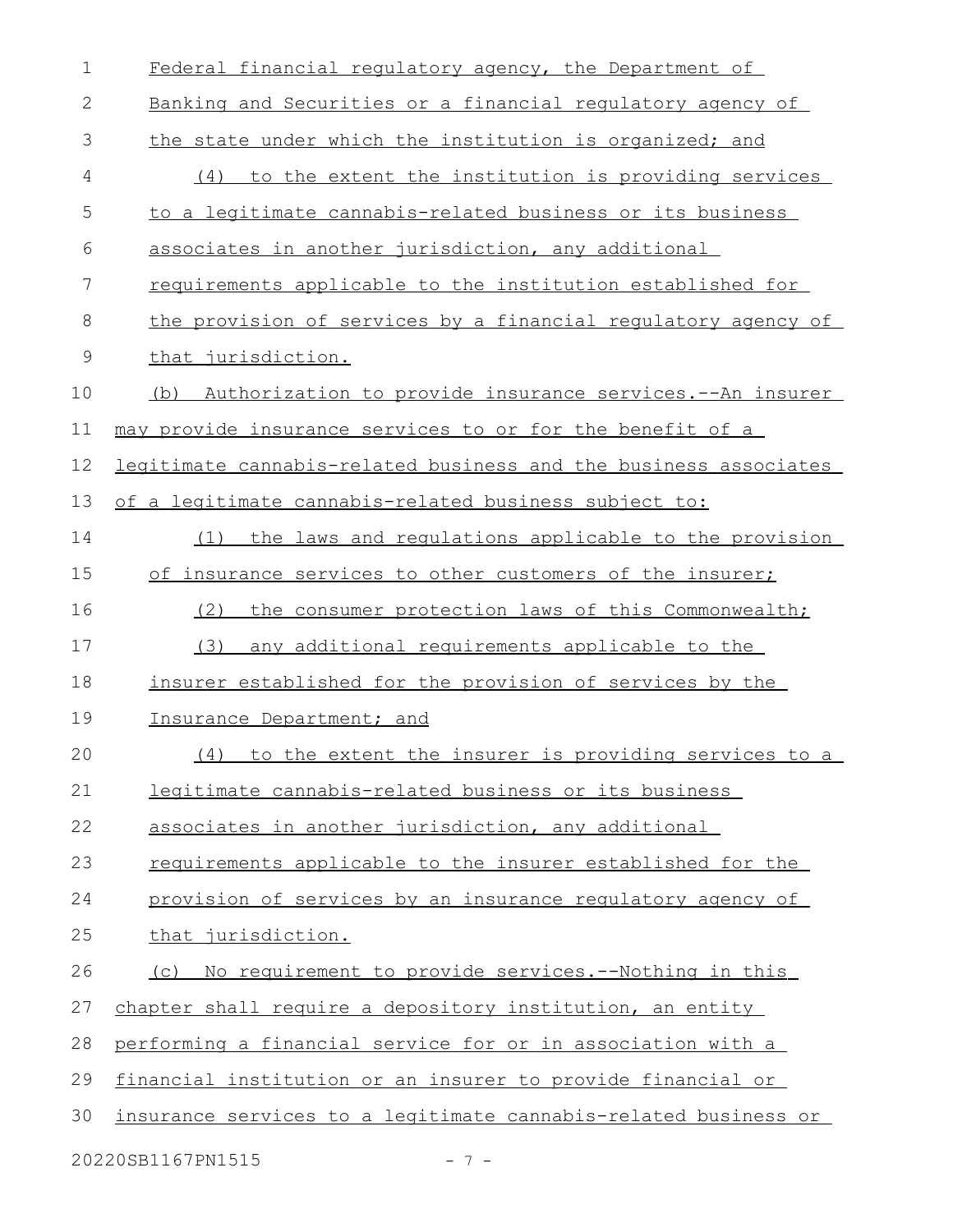| $\mathbf 1$   | the business associates of a legitimate cannabis-related         |
|---------------|------------------------------------------------------------------|
| 2             | business or to any other business.                               |
| 3             | \$ 5504. Protections for financial institutions, insurers,       |
| 4             | legitimate cannabis-related businesses and business              |
| 5             | associates.                                                      |
| 6             | Actions of government agencies.--Except as provided by<br>(a)    |
| 7             | section 5503(a) and (b) (relating to services to legitimate      |
| $8\,$         | cannabis-related businesses), no agency or political subdivision |
| $\mathcal{G}$ | of this Commonwealth may:                                        |
| 10            | (1) prohibit, penalize or otherwise discourage a                 |
| 11            | financial institution or insurer from providing financial or     |
| 12            | insurance services to a legitimate cannabis-related business     |
| 13            | or the business associates of a legitimate cannabis-related      |
| 14            | business;                                                        |
| 15            | (2)<br>recommend, incentivize or encourage a financial           |
| 16            | institution or insurer not to offer financial or insurance       |
| 17            | services to an account holder, or downgrade or cancel            |
| 18            | services provided to the account holder, solely because the      |
| 19            | account holder is a legitimate cannabis-related business or a    |
| 20            | business associate of a legitimate cannabis-related business;    |
| 21            | take adverse or corrective supervisory action on a<br>(3)        |
| 22            | <u>loan made to a legitimate cannabis-related business or a</u>  |
| 23            | business associate of a legitimate cannabis-related business     |
| 24            | solely because the loan has been made to a legitimate            |
| 25            | cannabis-related business or a business associate of a           |
| 26            | legitimate cannabis-related business;                            |
| 27            | (4) prohibit or penalize a financial institution or              |
| 28            | insurer performing financial or insurance services in            |
| 29            | association with another financial institution or insurer        |
| 30            | from providing financial or insurance services to a              |
|               |                                                                  |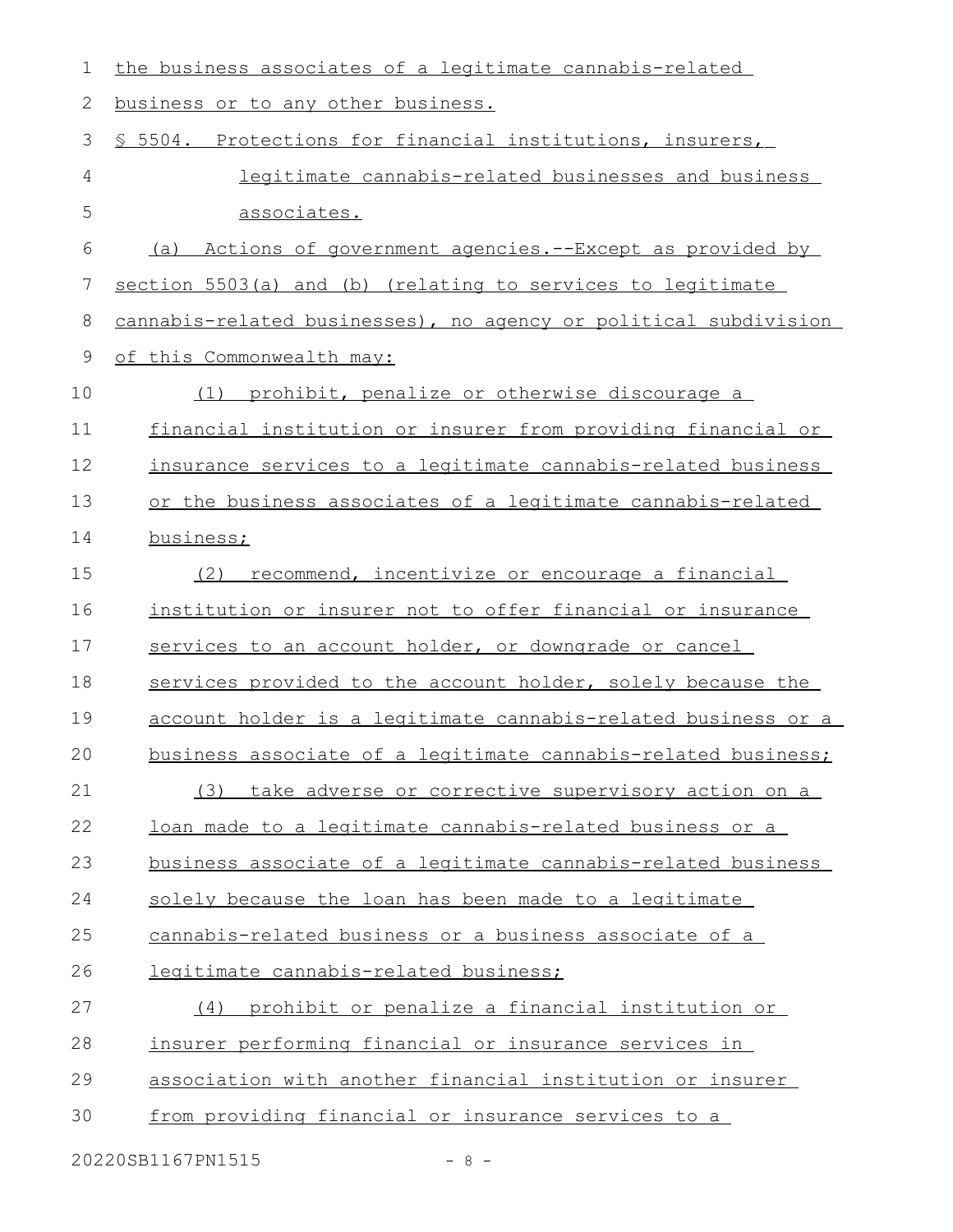| 1  | legitimate cannabis-related business or a business associate      |
|----|-------------------------------------------------------------------|
| 2  | of a legitimate cannabis-related business; or                     |
| 3  | (5) subject the legal interest of a financial                     |
| 4  | institution in the collateral for a loan or another financial     |
| 5  | service provided to a legitimate cannabis-related business or     |
| 6  | the business associates of a legitimate cannabis-related          |
| 7  | business to civil or criminal forfeiture under any laws of        |
| 8  | this Commonwealth or initiate or participate in proceedings       |
| 9  | <u>for the civil or criminal forfeiture of a legal interest</u>   |
| 10 | under Federal law or under the laws of another state.             |
| 11 | (b) Enforcement authority.--Nothing in this act shall             |
| 12 | prevent the Department of Banking and Securities, the Insurance   |
| 13 | Department or the Attorney General, in a manner consistent with   |
| 14 | the requirements of section 506 of the act of May 15, 1933        |
| 15 | (P.L.565, No.111), known as the Department of Banking and         |
| 16 | Securities Code, from undertaking an enforcement action for       |
| 17 | compliance with the requirements of section 5503(a) and (b) in a  |
| 18 | manner consistent with subsection (a).                            |
| 19 | (c) Criminal prosecution and civil claims.--No financial          |
|    | 20 institution or insurer, or the directors, officers, employees, |
| 21 | agents, owners, shareholders or members of a financial            |
| 22 | institution or insurer, shall be subject to a criminal            |
| 23 | prosecution, sanction or claim for damages or any equitable       |
| 24 | remedy, solely because the institution or insurer is providing    |
| 25 | financial or insurance services to or for the benefit of a        |
| 26 | legitimate cannabis-related business or the business associates   |
| 27 | of a legitimate cannabis-related business.                        |
| 28 | (d) Proceeds of legitimate cannabis-related business              |
| 29 | activities.--The proceeds of any transaction involving the        |
| 30 | activities of a legitimate cannabis-related business may not be   |
|    |                                                                   |

20220SB1167PN1515 - 9 -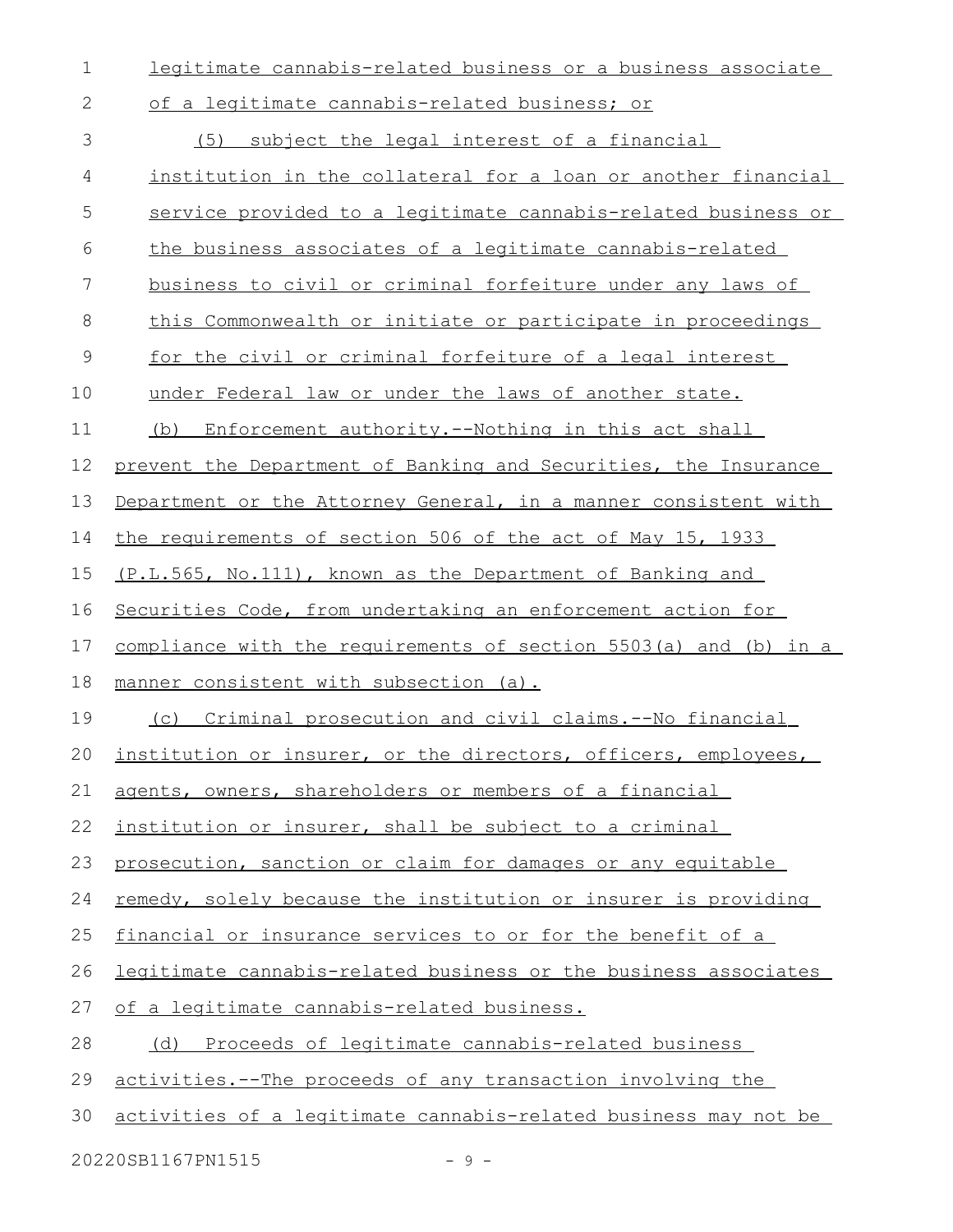| 1              | considered proceeds from an unlawful activity, solely because    |
|----------------|------------------------------------------------------------------|
| $\mathbf{2}$   | the transaction involves the proceeds from a legitimate          |
| $\mathfrak{Z}$ | cannabis-related business or a business associate of a           |
| 4              | legitimate cannabis-related business.                            |
| 5              | (e) Rights and privileges.--No legitimate cannabis-related       |
| 6              | business, or a business associate of a legitimate cannabis-      |
| 7              | related business, shall be denied any right or privilege by a    |
| $8\,$          | State agency solely because of the business's or business        |
| 9              | associate's lawful participation in the medical marijuana        |
| 10             | program established under the act of April 17, 2016 (P.L.84,     |
| 11             | No.16), known as the Medical Marijuana Act.                      |
| 12             | Limited immunity.--If a legitimate cannabis-related<br>(f)       |
| 13             | business fails to provide the notice required under section      |
| 14             | 5506(a) (relating to required disclosures) to a financial        |
| 15             | institution or insurer, the financial institution or insurer     |
| 16             | shall not be deemed in violation of this chapter solely because  |
| 17             | the financial institution or insurer was not notified and        |
| 18             | continued to provide services beyond the date at which such      |
| 19             | services should or could have been terminated as a result of the |
| 20             | suspension or revocation of the permit, registration or          |
| 21             | certification.                                                   |
| 22             | <u>S 5505. Access to information.</u>                            |
| 23             | (a) Voluntary disclosures.--Section 1307 of the act of April     |
| 24             | 17, 2016 (P.L.84, No.16), known as the Medical Marijuana Act,    |
| 25             | shall not prohibit the voluntary disclosure of any records or    |
| 26             | other information by a legitimate cannabis-related business, or  |
| 27             | a business associate to a financial institution or insurer, as   |
| 28             | necessary to obtain financial or insurance services to the       |
| 29             | extent not prohibited by and consistent with any applicable      |
| 30             | requirements of the Health Insurance Portability and             |
|                |                                                                  |

20220SB1167PN1515 - 10 -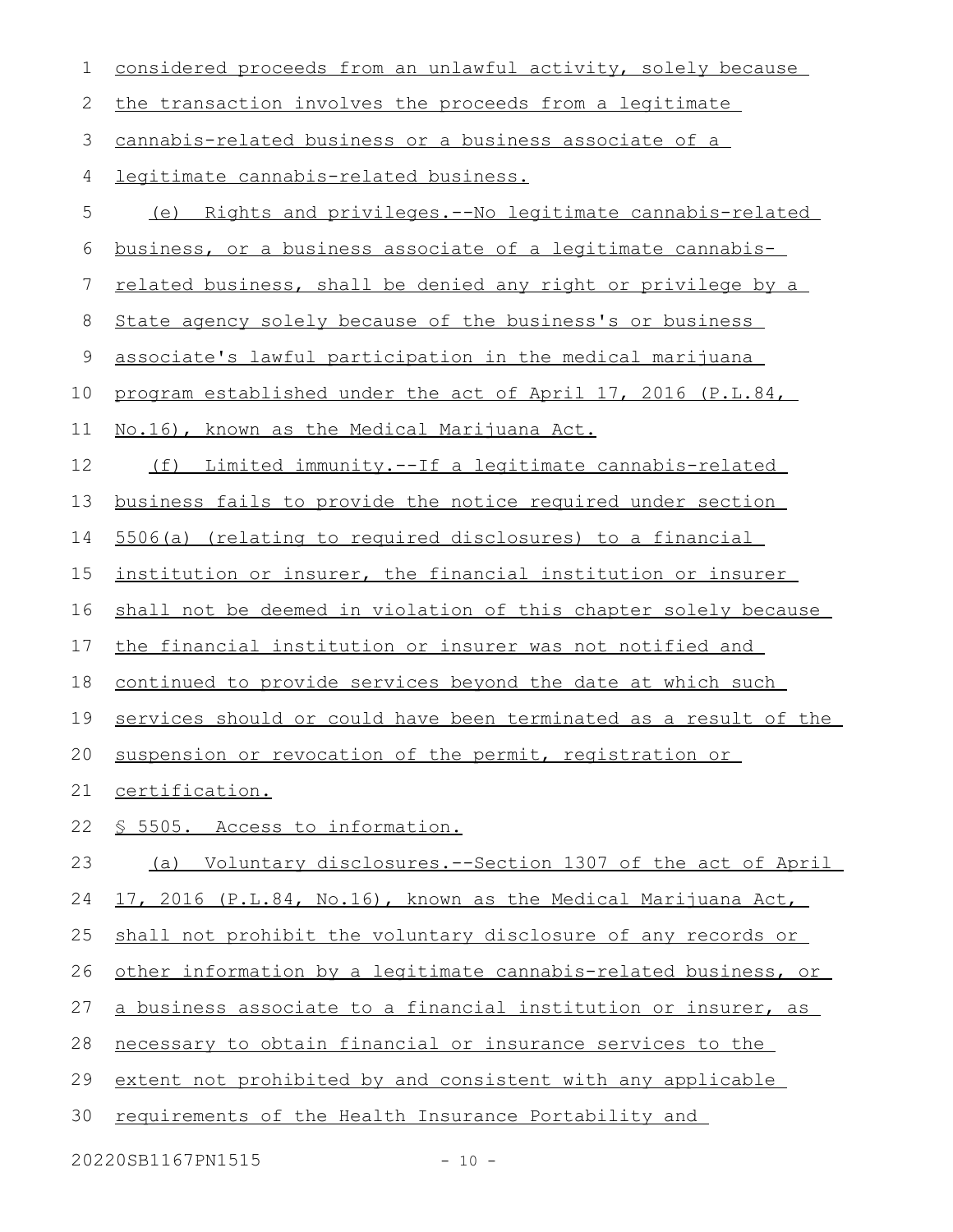| 1  | Accountability Act of 1996 (Public Law 104-191, 110 Stat. 1936)        |
|----|------------------------------------------------------------------------|
| 2  | privacy regulation as promulgated by the United States                 |
| 3  | Department of Health and Human Services under 45 CFR Pts. 160          |
| 4  | <u>(relating to general administrative requirements, 162 (relating</u> |
| 5  | to administrative requirements) and 164 (relating to security          |
| 6  | and privacy) and 16 CFR Pt. 313 (relating to privacy of consumer       |
| 7  | financial information).                                                |
| 8  | Restrictions on use of records.--A financial<br>(b)                    |
| 9  | institution, or insurer receiving access to information under          |
| 10 | subsection (a), the distribution of which would otherwise be           |
| 11 | prohibited, may only use the information as necessary to satisfy       |
| 12 | due diligence obligations required to provide financial or             |
| 13 | insurance services to persons participating in the medical             |
| 14 | marijuana program established under the Medical Marijuana Act          |
| 15 | and may not disclose the information records to other persons          |
| 16 | except for information:                                                |
| 17 | required for the filing of suspicious activity<br>(1)                  |
| 18 | reports with the United States Department of the Treasury or           |
| 19 | the investigation of related reports;                                  |
| 20 | (2) requested by the institution's primary requiator,                  |
| 21 | the Federal Deposit Insurance Corporation or the National              |
| 22 | Credit Union Administration for the purposes of conducting an          |
| 23 | examination of the institution;                                        |
| 24 | as necessary to respond to court orders or subpoenas<br>(3)            |
| 25 | after providing the person authorizing the release of the              |
| 26 | records and the institution's primary regulator the                    |
| 27 | opportunity to object to the order or subpoena; or                     |
| 28 | as authorized by a person who is the subject to the<br>(4)             |
| 29 | confidential information.                                              |
| 30 | § 5506. Required disclosures.                                          |

20220SB1167PN1515 - 11 -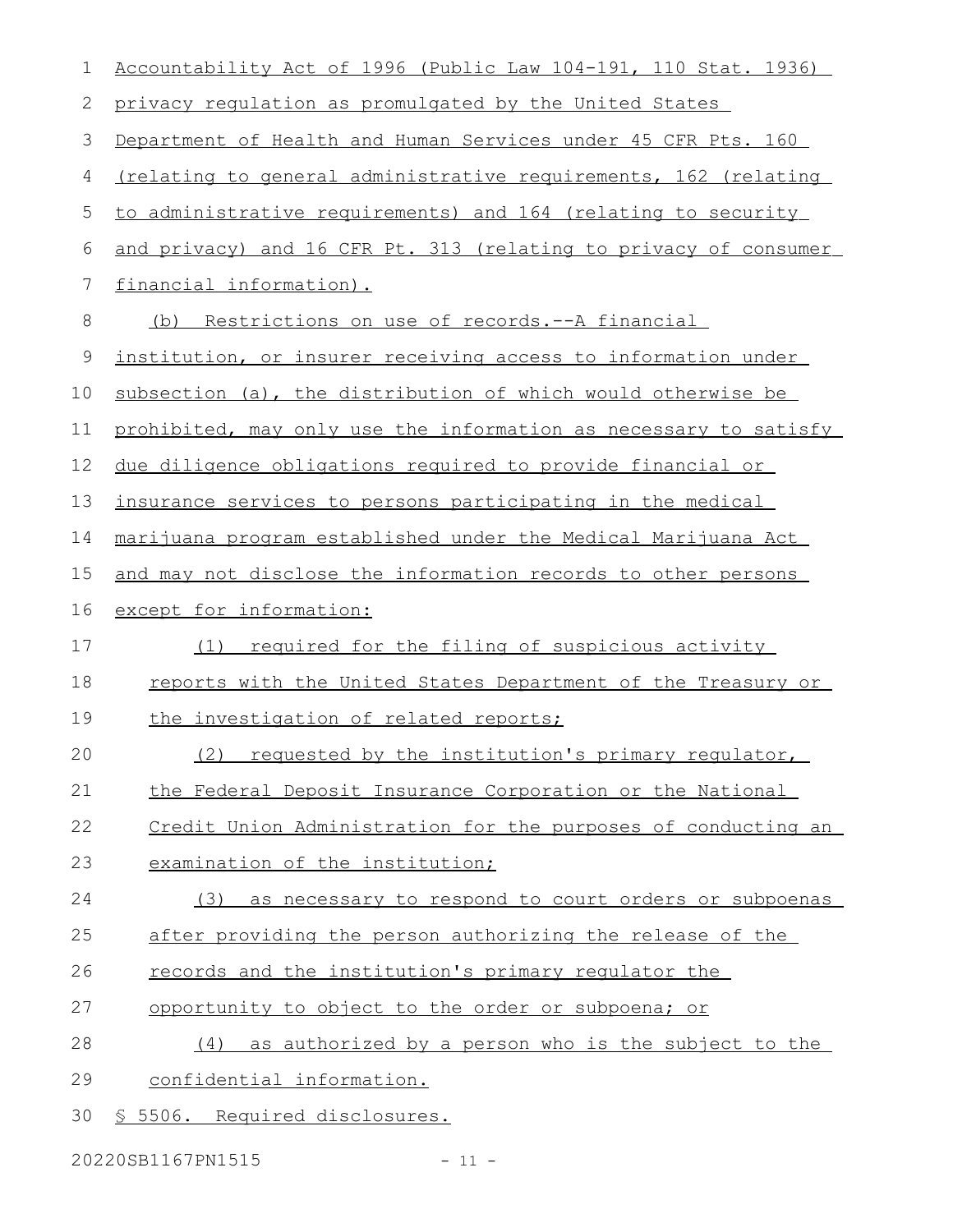| 1  | <u>Notification by legitimate cannabis-related business.--</u><br>(a) |
|----|-----------------------------------------------------------------------|
| 2  | If a legitimate cannabis-related business obtains financial or        |
| 3  | insurance services from a financial institution or insurer doing      |
| 4  | business in this Commonwealth, the business shall, within five        |
| 5  | business days, provide notice to the financial institution or         |
| 6  | insurer if a cannabis-related permit, registration or                 |
| 7  | <u>certification held by the business or its affiliates under the</u> |
| 8  | laws of this Commonwealth or a law established by another state       |
| 9  | is suspended or revoked.                                              |
| 10 | (b) Penalty.--If a legitimate cannabis-related business               |
| 11 | fails to give the notice required under subsection (a) to a           |
| 12 | financial institution or insurer, the business or business            |
| 13 | associate may be assessed a civil penalty up to \$500 per day,        |
| 14 | not to exceed \$25,000, until the notice is provided. The             |
| 15 | Department of Banking and Securities shall have authorization to      |
| 16 | assess civil penalties for failure to give notice under this          |
| 17 | section to a financial institution, and the Insurance Department      |
| 18 | shall have authorization to assess civil penalties for failure        |
| 19 | to give the notice under this section to an insurer.                  |
|    | 20 § 5507. Ordinary business deductions.                              |
| 21 | For each taxable year beginning on or after January 1, 2022,          |
| 22 | the provisions of section 280E of the Internal Revenue Code of        |
| 23 | 1986 (Public Law 99-514, 26 U.S.C. § 280E) shall not apply to         |
| 24 | legitimate cannabis-related businesses. Legitimate cannabis-          |
| 25 | related businesses shall be allowed a deduction from a tax            |
| 26 | imposed under Articles III or IV of the act of March 4, 1971          |
| 27 | (P.L.6, No.2), known as the Tax Reform Code of 1971, on ordinary      |
| 28 | and necessary expenses paid or incurred during the taxable year.      |
| 29 | § 5508. Requlations and statements of policy.                         |
| 30 | The Department of Banking and Securities and the Insurance            |
|    | 20220SB1167PN1515<br>$-12 -$                                          |